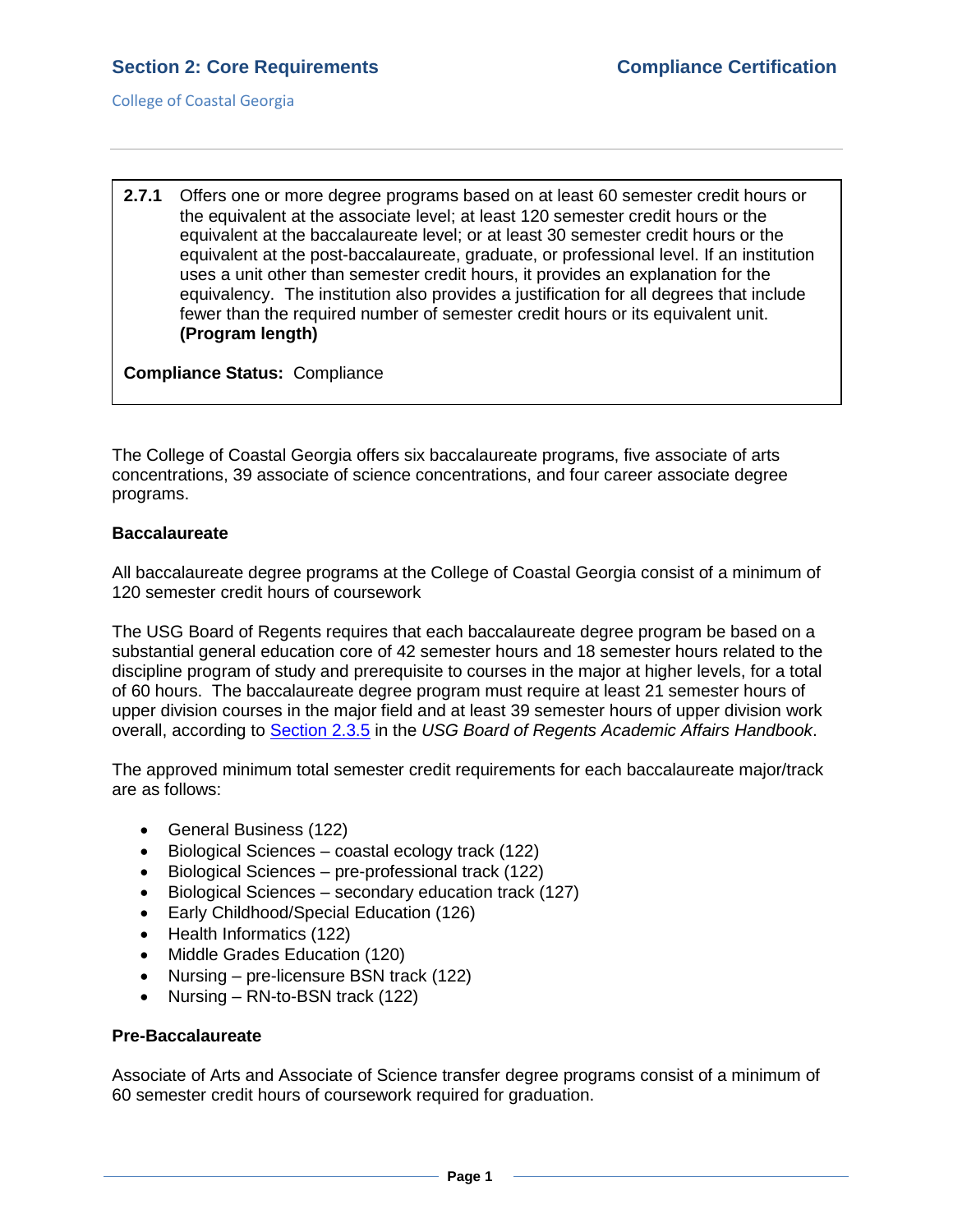The College awards either the Associate of Arts degree or the Associate of Science degree to the student who successfully completes the requirements of a pre-baccalaureate or college transfer program and requests the degree. The Associate of Arts and Associate of Science degrees are specifically designed as transfer programs; that is, they constitute the first two years of a four-year program of study leading to a baccalaureate degree.

#### **Career Associate**

Career associate degree programs range from 69 to 78 semester credit hours of required coursework – see Table 1 below.

| Program                               | <b>Credit Hours</b> |
|---------------------------------------|---------------------|
| <b>Clinical Laboratory Technology</b> | 69                  |
| <b>Hospitality Management</b>         | 70                  |
| Nursing (RN)                          | 70                  |
| Radiologic Science                    | 78                  |

### **Table 1: Career Associate Credit Hour Distribution**

Career programs are designed to prepare graduates to seek employment in the area of their concentration immediately upon graduation. Students pursing career associate degrees may complete the requirements within five or six semesters.

Course requirements for all degrees offered are outlined in the *[2010-2011 College of Coastal](CCGAcatalog.pdf#page=54)  [Georgia Catalog.](CCGAcatalog.pdf#page=54)*